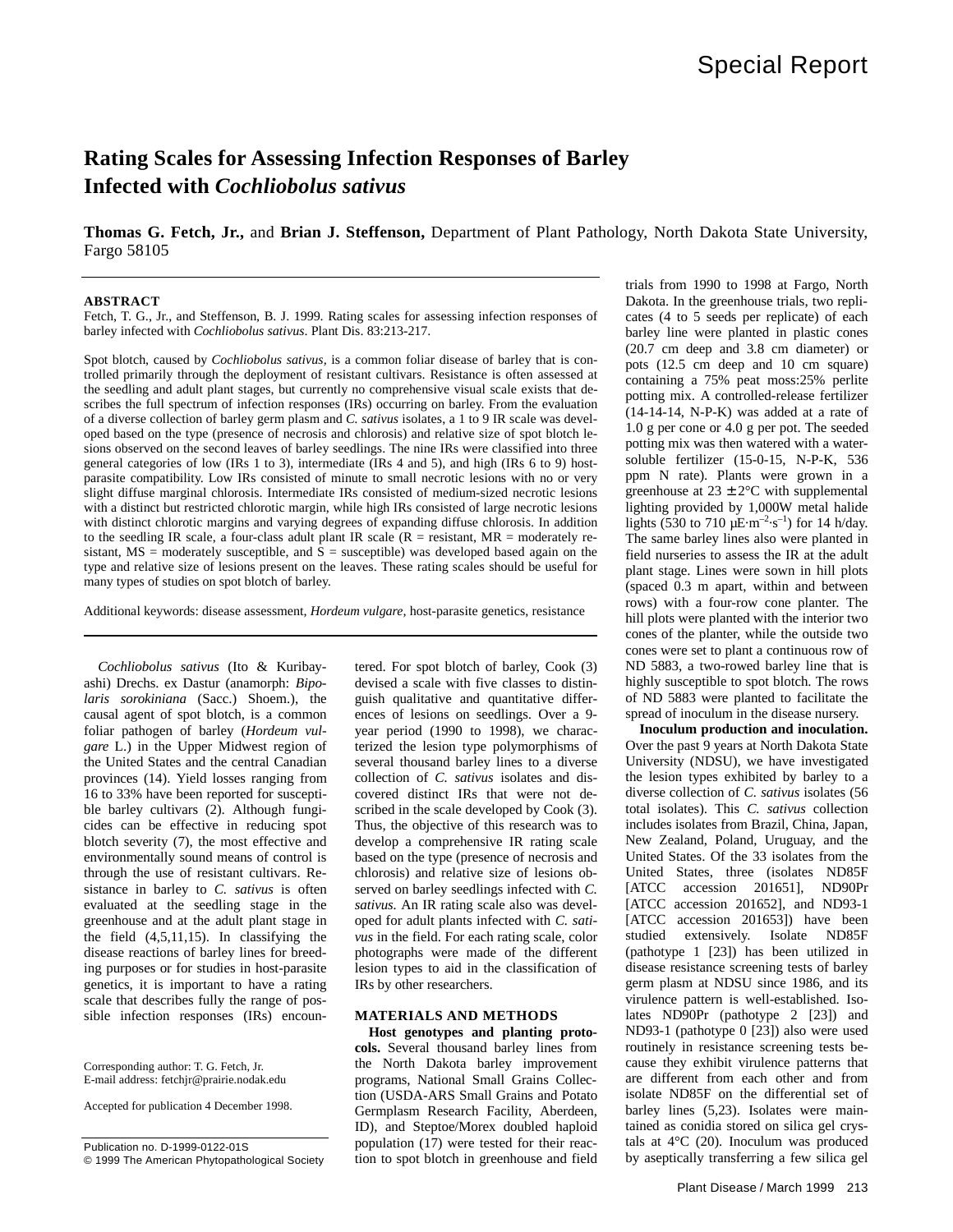crystals with adsorbed conidia onto 9-cm petri plates containing yeast extract corn starch agar (YECSA) (1.0 g of  $KH<sub>2</sub>HPO<sub>4</sub>$ , 0.5 g of MgSO4·H2O, 4.0 g of Difco yeast extract, 15.0 g of corn starch, and 20 g of agar per liter of distilled water). The cultures were incubated at 21°C with a 12-h photoperiod (20W fluorescent bulbs emitting 260 to 280  $\mu$ E·m<sup>-2</sup>·s<sup>-1</sup>) for 10 days.

Inoculum was prepared, quantified, and applied to plants following the general protocols of Mumford (10) and Tuite (20). Conidia were harvested by adding distilled water to the plate and scraping the agar surface with a rubber spatula. This conidial suspension was filtered through two layers of cheesecloth to remove mycelial fragments (10). Hemacytometer counts of conidia provided estimates of the inoculum concentration (20). Additional volumes of distilled water were added to adjust the inoculum concentration to either 5,000 (greenhouse inoculation) or 8,000 (field inoculation) conidia per ml. A surfactant (polyoxyethylene-20-sorbitan monolaurate) was added (100 µl per liter) to the conidial suspension to facilitate dispersion of the inoculum over the leaf surfaces. Fourteenday-old seedlings (second leaf fully expanded) were inoculated with the conidial suspension at a rate of approximately 0.2 ml per plant. Our previous studies had shown this inoculum concentration and rate to be optimal for establishing discreet lesions on the leaves. Inoculum was applied using an atomizer (Model 15, DeVilbiss Co., Somerset, PA) pressurized by air from a pump at 60 kPa (10). After inoculation, plants were placed in the dark in closed chambers (20°C) maintained near saturation by periodic misting from ultrasonic humidifiers for 18 h. The chamber doors were then opened to allow the plant surfaces to slowly dry. Plants were returned to the greenhouse under the same conditions described previously.

In the field, spot blotch epidemics were initiated by two methods. The first method involved placing barley straw infected with isolate ND85F at the base of the susceptible "spreader" row plants of line ND5883 (about 40 g of straw per linear m of row). The infected straw was from the previous year's experiment (e.g., straw from 1990 was used for the 1991 field experiment) and was placed in the nursery when most plants were at the mid-tillering stage of development (Zadoks growth stage [GS] 24) (24). The second method was by foliar inoculation of the conidial suspension (8,000 conidia per ml of isolate ND85F or ND90Pr) on barley test entries when the awns of most plants were emerging (Zadoks GS 49). This inoculum was applied at a rate of 48 ml per  $m<sup>2</sup>$  using a 1.2m-long  $CO<sub>2</sub>$  pressurized aluminum spray boom (5,12). Plants were inoculated during the evening when the environmental conditions were predicted to be favorable for dew formation.

**Disease assessment.** Seedling IRs were assessed on the second leaves of plants 10 to 12 days after inoculation, depending on the temperature during incubation. Adult plant IRs were assessed on the upper three leaves of plants at the early to mid-dough stage of development (Zadoks GS 83-85). The timing for IR assessment was made when the susceptible controls (ND 5883 and Bowman) were expressing fully susceptible lesions, but before complete tissue collapse occurred. The general size ranges of the necrotic and chlorotic (if present) zones of the lesions were measured with a ruler. Leaves exhibiting uniform lesion types were photographed and made into color plates to aid in the classification of IRs by other researchers.

# **RESULTS**

**Seedling infection response scale.** A nine-class IR rating scale was developed based on the type (presence of necrosis and chlorosis) and relative size of lesions observed on barley lines infected with isolates of *C. sativus* (Fig. 1). Most of the described IRs were based on infection by isolate ND85F, but almost all of the other isolates tested (49 of 55) gave similar lesion types. The following seedling IR rating scale includes a general description (i.e., presence of necrosis or chlorosis, shape, and relative size) of the lesion types, a general range of lesion dimensions (including necrosis and chlorosis) for the IRs, and a color plate of each lesion type. IRs 1 and 2 consisted of minute round and small oblong necrotic lesions without chlorosis, respectively (Fig. 1-1 and -2). Lesions of these two IRs ranged from about 0.3 to 0.7 mm in length and 0.3 to 0.5 in width. IR 3 consisted of larger round to oblong necrotic lesions approximately 0.8 to 1.3 mm long and 0.5 to 0.7 mm wide with very slight  $\left($  < 0.5 mm wide) diffuse marginal chlorosis (Fig. 1-3).

IRs 4 and 5 consisted of medium-sized elliptical to somewhat ovate necrotic lesions with distinct but restricted chlorotic margins (Fig. 1-4 and -5). These lesion types ranged from about 1.4 to 3.9 mm in length and 0.7 to 1.3 mm in width with 0.3 to 0.7 mm wide chlorotic margins. Generally, these lesions are two to three times longer and wider than those of IR 3.

IRs 6, 7, 8, and 9 were similar in that all consisted of elliptical to elongated elliptical necrotic lesions with distinct chlorotic margins and expanding diffuse chlorosis (Fig. 1-6 to -9). The expanding diffuse chlorosis can be observed as the lighter colored tissue occurring between lesions on infected leaves (e.g., the left two-thirds versus the right one-third of the leaf in Fig. 1-6). Zones of the diffuse chlorosis usually extended longitudinally along the leaf, often joining adjacent lesions. IRs 6 to 9 were differentiated on the basis of relative lesion size. Individual lesions of these IRs ranged from about 4.0 to 8.0 mm in length

and 1.4 to 3.2 mm in width with chlorotic margins ranging from 0.5 to 1.0 mm wide.

The nine IRs were classified into three general categories of low, intermediate, and high host-parasite compatibility. Minute to small necrotic lesions (with no or very slight diffuse marginal chlorosis) characteristic of IRs 1, 2, and 3 were considered indicative of low compatibility. Medium-sized necrotic lesions with a distinct but restricted chlorotic margin characteristic of IRs 4 and 5 were considered indicative of intermediate compatibility. Finally, large necrotic lesions with distinct chlorotic margins and varying degrees of expanding diffuse chlorosis characteristic of IRs 6, 7, 8, and 9 were considered indicative of high compatibility.

In addition to the nine IRs described above, several other lesion types also were occasionally observed. One was a diffuse "blotchy" necrotic lesion. This diffuse necrotic reaction was characterized by irregular light to dark brown necrotic lesions ranging in size from about 1.0 to 7.0 mm in length and 1.0 to 2.0 mm in width (Fig. 2A). Another was a chlorotic halo reaction where small to medium-sized elliptical (about 0.5 to 3.0 mm in length and 0.5 to 1.0 mm in width) necrotic lesions were surrounded by large chlorotic halos (about 0.5 to 2.5 mm wide) (Fig. 2B). A third type consisted of lesions with distinct tan necrosis (Fig. 2C). These lesions were somewhat ovate, ranging from about 2.0 to 5.0 mm in length and 1.0 to 2.0 mm in width with restricted marginal chlorosis. Seedlings infected with isolate ND90Pr typically exhibited light brown necrotic lesions with whitish gray centers and marginal to expanding chlorosis in compatible reactions (Fig. 3A). These are distinctly different from the more common solid dark brown necrotic lesions induced by isolate ND85F (Fig. 3B) and most of the other *C. sativus* isolates evaluated. The lesions depicted in Figures 2B and C and 3A may be indicative of intermediate to high host-parasite compatibility, whereas those depicted in Figure 2A may be indicative of low host-parasite compatibility.

**Adult infection response scale.** Based on the lesion types observed on several thousand barley accessions in the field, an adult plant IR scale was developed (Fig. 4). Although the size of the lesions on leaves varied almost continuously, four general classes (resistant, moderately resistant, moderately susceptible, and susceptible) were distinguished based on the type (presence of necrosis and chlorosis) and relative size of lesions observed. Resistant (R) IRs were characterized by small (<2 mm long) round to oblong dark brown necrotic lesions, while moderately resistant (MR) IRs were characterized by mediumsized (2 to 4 mm long) elliptical dark brown necrotic lesions with no to slight diffuse marginal chlorosis. Moderately susceptible (MS) IRs consisted of medium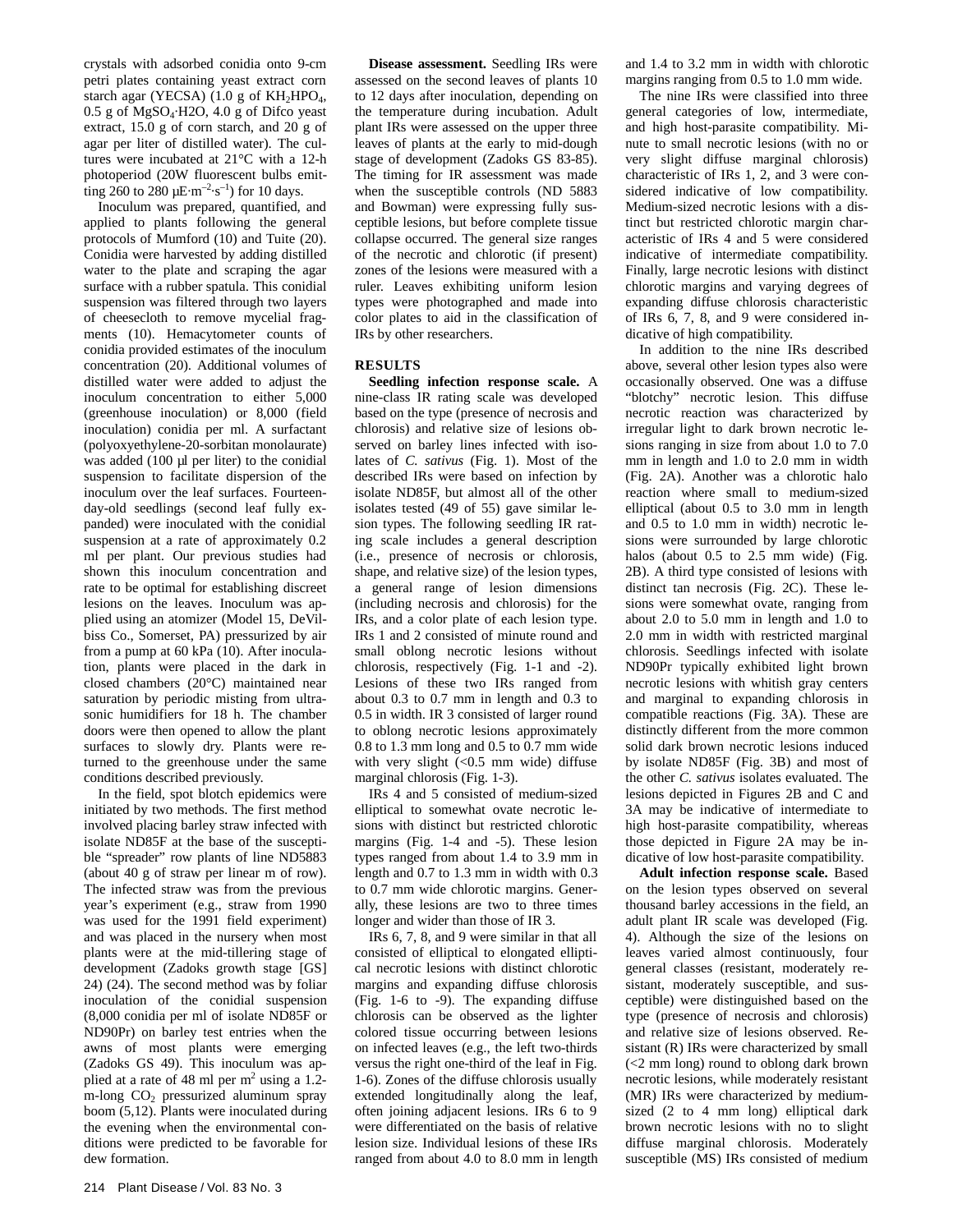to large (4 to 6 mm long) elliptical light brown necrotic lesions with marginal chlorosis, while susceptible (S) IRs consisted of large (>6 mm long) elongated elliptical light brown necrotic lesions with expanding areas of chlorosis. The same general IR classes were observed in response to both isolates ND85F and ND90Pr in the field. IRs of R and MR are considered indicative of low host-parasite compatibility, whereas IRs of MS and S

are considered indicative of high hostparasite compatibility.

## **DISCUSSION**

Rating scales for assessing the IRs of seedling and adult barley plants infected with *C. sativus* were developed based on the evaluation of a large and diverse set of host accessions and pathogen isolates. These IRs were classified on the basis of lesion type (presence of necrosis and

chlorosis) and relative lesion size and are illustrated in color plates to aid in their classification by other researchers. The utility and value of IR rating scales can be realized as they are applied in various types of studies. In this regard, the seedling IR scale has proven valuable for classifying different lesion types in studies on the genetics of host resistance in barley to *C. sativus* (17,21,22), genetics of virulence in *C. sativus* on barley (22), virulence di-



**Fig. 1.** An infection response (IR) rating scale for barley seedlings infected with *Cochliobolus sativus.* IRs were based on the type (presence of necrosis and chlorosis) and relative size of lesions observed on the second leaves of barley seedlings. The nine IRs were classified into three general categories of low, intermediate, and high host-parasite compatibility. Minute to small necrotic lesions (with no or very slight diffuse marginal chlorosis) characteristic of IRs 1, 2, and 3 were considered indicative of low compatibility. Medium-sized necrotic lesions with a distinct but restricted chlorotic margin characteristic of IRs 4 and 5 were considered indicative of intermediate compatibility. Large necrotic lesions with distinct chlorotic margins and varying degrees of expanding diffuse chlorosis characteristic of IRs 6, 7, 8, and 9 were considered indicative of high compatibility. The leaves depicted in the color plates are 1.5× their original size.







**Fig. 3.** Compatible infection responses (IRs) observed on barley seedlings infected with *Cochliobolus sativus* isolates ND90Pr **(A)** and ND85F **(B)**. Isolate ND90Pr typically induces light brown necrotic lesions with whitish gray centers and marginal to expanding chlorosis on susceptible barley lines. These lesions are distinctly different from the more common solid dark brown necrotic lesions induced by isolate ND85F and most other *C. sativus* isolates on susceptible barley lines. Leaves in color plates are 1.5× their original size.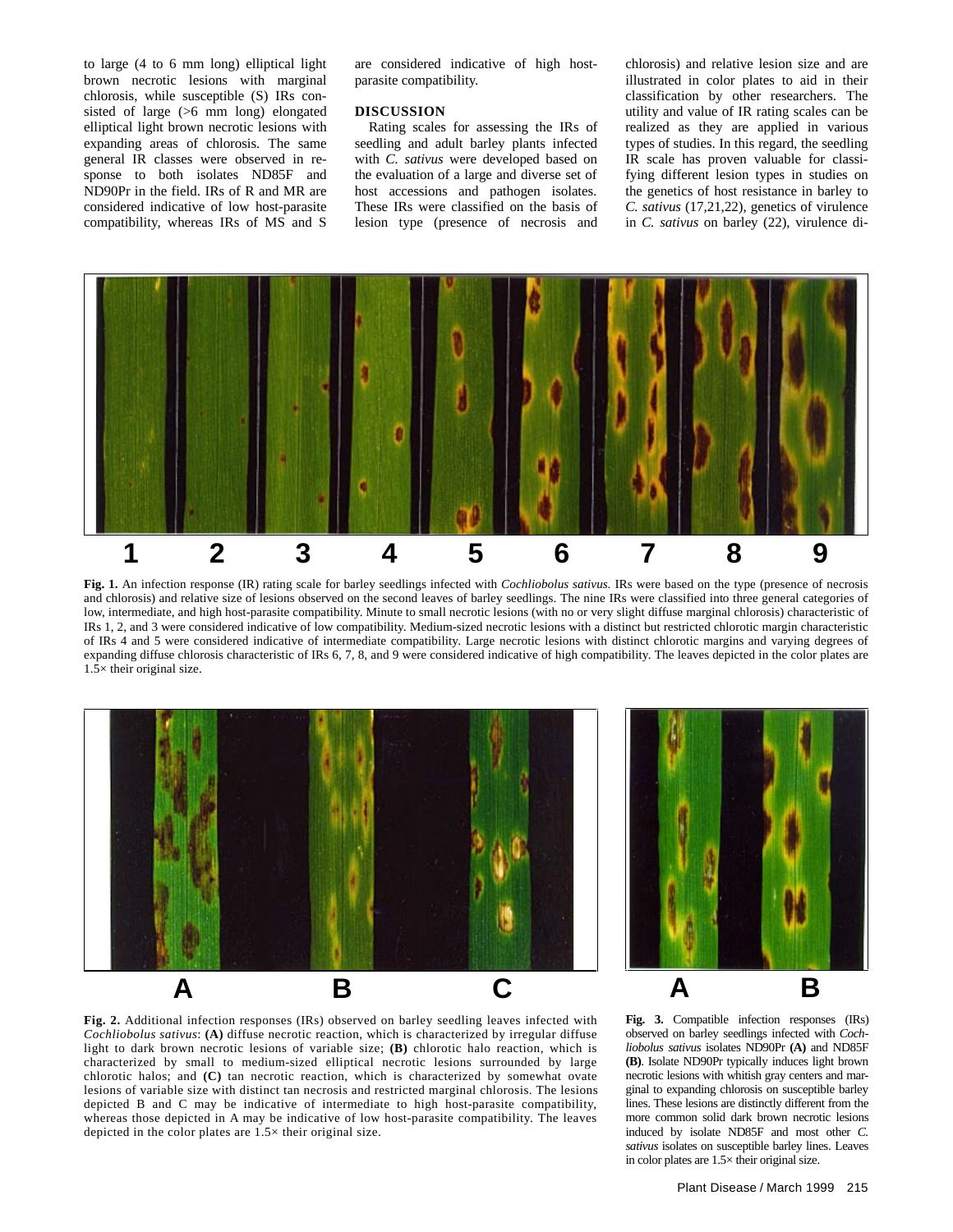

**Fig. 4.** An infection response (IR) rating scale for adult barley plants infected with *Cochliobolus sativus.* IRs were based on the type (presence of necrosis and chlorosis) and relative size of lesions observed on the upper three leaves of plants at the early to mid-dough stage of development. Resistant (R) IRs were characterized by small round to oblong dark brown necrotic lesions, while moderately resistant (MR) IRs were characterized by medium-sized elliptical dark brown necrotic lesions with no to very slight diffuse marginal chlorosis. Moderately susceptible (MS) IRs consisted of medium to large elliptical light brown necrotic lesions with marginal chlorosis, while susceptible (S) IRs consisted of large elongated elliptical light brown necrotic lesions with expanding areas of chlorosis. IRs of R and MR were considered indicative of low host-parasite compatibility, whereas IRs of MS and S were considered indicative of high host-parasite compatibility. The leaves depicted in the color plates are actual size.

versity in *C. sativus* (23), and selection of barley lines resistant to *C. sativus* (16). The adult plant IR rating scale also has proven valuable for assessing various lesion types on barley infected with *C. sativus.* The classification of these different lesion types using the IR scale facilitated the molecular mapping of a spot blotch resistance locus (B. Steffenson, *unpublished*) and the selection of spot blotch resistant lines in the field (15,16).

In a previous study, Cook (3) developed a five-class rating scale diagram for assessing the IRs of barley seedlings to *C. sativus.* This scale was based on both qualitative and quantitative attributes of the lesions. While this scale was used successfully for detecting resistance in a limited number of breeding lines at NDSU (4), it did not include the full spectrum of lesion types that were observed in these evaluations. After the work of Cook (3), V. D. Pederson and his associates at NDSU developed 0 to 9 scales for assessing the spot blotch resistance of barley seedlings in the greenhouse and adult plants in the field (V. D. Pederson, *personal communication*). However, these scales were based on disease severity and did not discriminate among the different lesion types occurring on barley lines infected with various isolates of *C. sativus.* The IR scale developed in this study is primarily qualitative and based on lesion type. Quantitative aspects of lesion size are considered in this IR scale, but only in a relative or comparative sense (e.g., lesions of IR 8 are comparatively larger than lesions of IR 7). The lesions exhibited by barley to isolates of *C.*

*sativus* probably vary almost continuously, especially for size. The IR scales developed in this study were designed to capture a large portion of this lesion variation in nine discreet IR classes for seedlings and four discreet IR classes for adult plants. The number of IR classes included in the scales is arbitrary; nevertheless, the described IR classes do encompass the full range of lesion type variation that we observed in our studies on a diverse collection of host accessions and pathogen isolates.

*C. sativus* is comprised of several distinct pathotypes that differ in their virulence on barley (5,23). Most of the IRs described in this study were based on inoculations with isolate ND85F (pathotype 1), which has been used for a number of years to screen breeding lines for resistance to spot blotch at NDSU (15). Fortynine isolates (including those representing pathotypes 0 and 1) from different regions of the United States and the world (Brazil, China, Japan, New Zealand, Poland, and Uruguay) induced lesion types on barley seedlings that were similar to those induced by isolate ND85F (M. Valjavec-Gratian, T. Fetch, Jr., and B. Steffenson, *unpublished*). A notable exception was isolate ND90Pr (pathotype 2), which induced a distinctly different lesion type than isolate ND85F on barley seedlings. Isolate ND90Pr, plus five other pathotype 2 isolates, induced sunken whitish gray lesions during the early stages of infection (about 48 h postinoculation). Mature lesions (about 14 days postinoculation) typically were light brown with whitish gray centers

and chlorotic margins (Fig. 3A). Thus, in addition to possessing a different virulence pattern (5), pathotype 2 isolates also induce a distinctly different lesion type on barley. Isolate ND85F usually induces a solid dark brown necrotic lesion with expanding chlorosis (the "classic" spot blotch lesion) in highly compatible interactions (Fig. 3B), but it occasionally induces a diffuse necrosis (Fig. 2A), chlorotic halo (Fig. 2B), or tan necrosis (Fig. 2C) reaction on some barley lines. The tan spot disease of wheat, caused by *Pyrenophora tritici-repentis,* has symptoms similar to those of spot blotch on barley (8). Isolates of this pathogen are known to produce necrosis and chlorosis toxins in wheat (1,19). Additionally, wheat lines that differ in their reaction to one or both of these toxins have been reported (9). *C. sativus* also produces toxins (6,13). The basis for the different lesion types observed in this study is not known, but may be related to the production of different pathogen toxins interacting with several resistance genes in the host. The role of *C. sativus* toxins in symptom expression on barley should be investigated further.

The expression of lesion types on barley seedlings infected with *C. sativus* can be influenced by a number of factors. The choice of leaf for inoculation is one important consideration for assessing spot blotch IRs. We found that infected primary leaves often exhibited larger and more variable lesion types than those on the second and third leaves. Additionally, infected primary leaves senesced more rapidly than infected second or third leaves. In our screening evaluations of barley germ plasm, we found that the second leaf was best for separating known resistant and susceptible lines. Thus, we recommend that IR ratings be based on lesions occurring on the second or (if necessary) third leaves. To properly assess the IRs of barley to *C. sativus,* it is critical that the lesions be well spaced and moderate in number on the leaves. High inoculum densities often produce lesions that coalesce, making it difficult to reliably assess the type and size of individual lesions. In contrast, low inoculum densities can result in insufficient numbers of lesions for assessing the IRs of barley lines. The inoculation protocols used in this study consistently produced sufficient numbers of well-separated lesions for assessing IRs on barley seedlings. Finally, the size of lesions can vary across a leaf depending on the position of the infection site. Lesions are often larger on the leaf tips and margins, and at the point where the second leaf bends downward (B. Steffenson and T. Fetch, *unpublished*). The reason for this is unknown. We recommend that the seedling IR be based on a sample of lesions from the central portion of the leaf blade, excluding the point at which the leaf bends downward.

In this study, approximate size range measurements were provided for the gen-